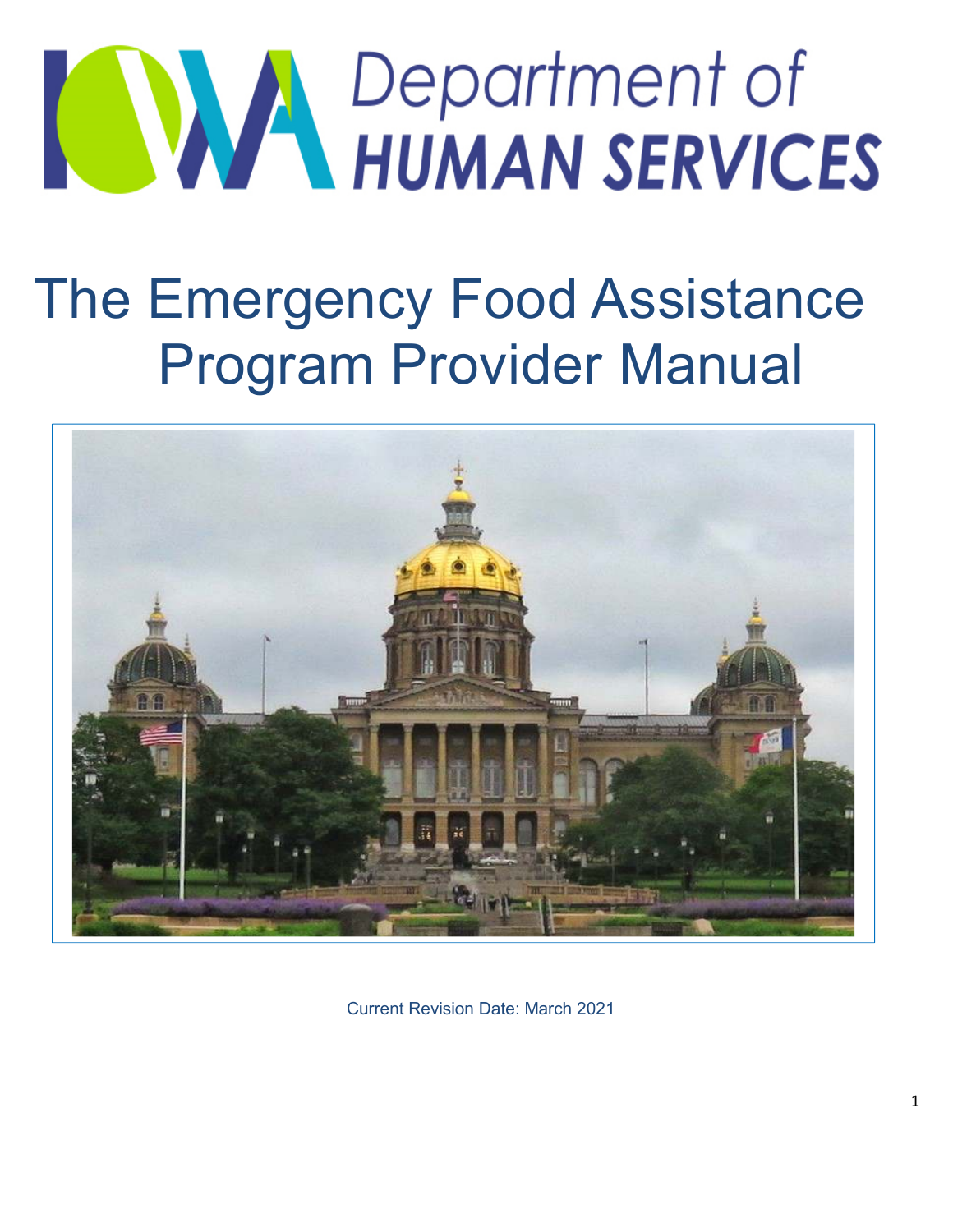# **Table of Contents**

| 2 |
|---|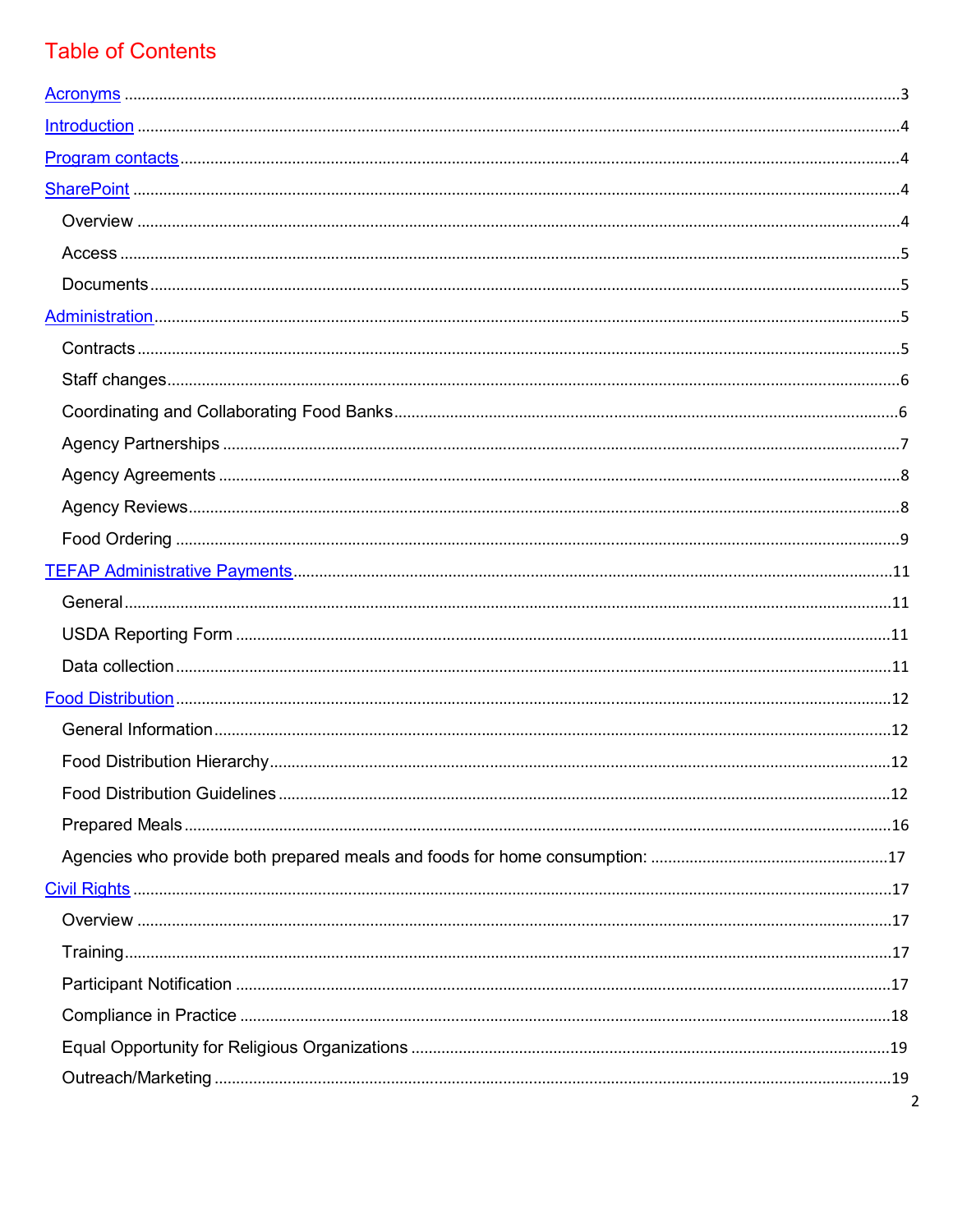# **Acronyms**

| <b>BIUB</b>  | Best If Used By                                  |
|--------------|--------------------------------------------------|
| <b>CACFP</b> | Child and Adult Food Program                     |
| <b>CFR</b>   | <b>Code of Federal Regulations</b>               |
| <b>DHS</b>   | Iowa Department of Human Services (Department)   |
| <b>EFO</b>   | <b>Emergency Feeding Organization</b>            |
| <b>FFY</b>   | <b>Federal Fiscal Year</b>                       |
| <b>FNS</b>   | <b>Food and Nutrition Services</b>               |
| <b>IDIQ</b>  | Indefinite delivery/indefinite quantity          |
| <b>IRS</b>   | <b>Internal Revenue Service</b>                  |
| <b>NDS</b>   | Nondiscrimination statement                      |
| <b>SNAP</b>  | <b>Supplemental Nutrition Assistance Program</b> |
| <b>TEFAP</b> | The Emergency Food Assistance Program            |
| <b>USDA</b>  | United States Department of Agriculture          |
| <b>WBSCM</b> | Web-Based Supply Chain Management                |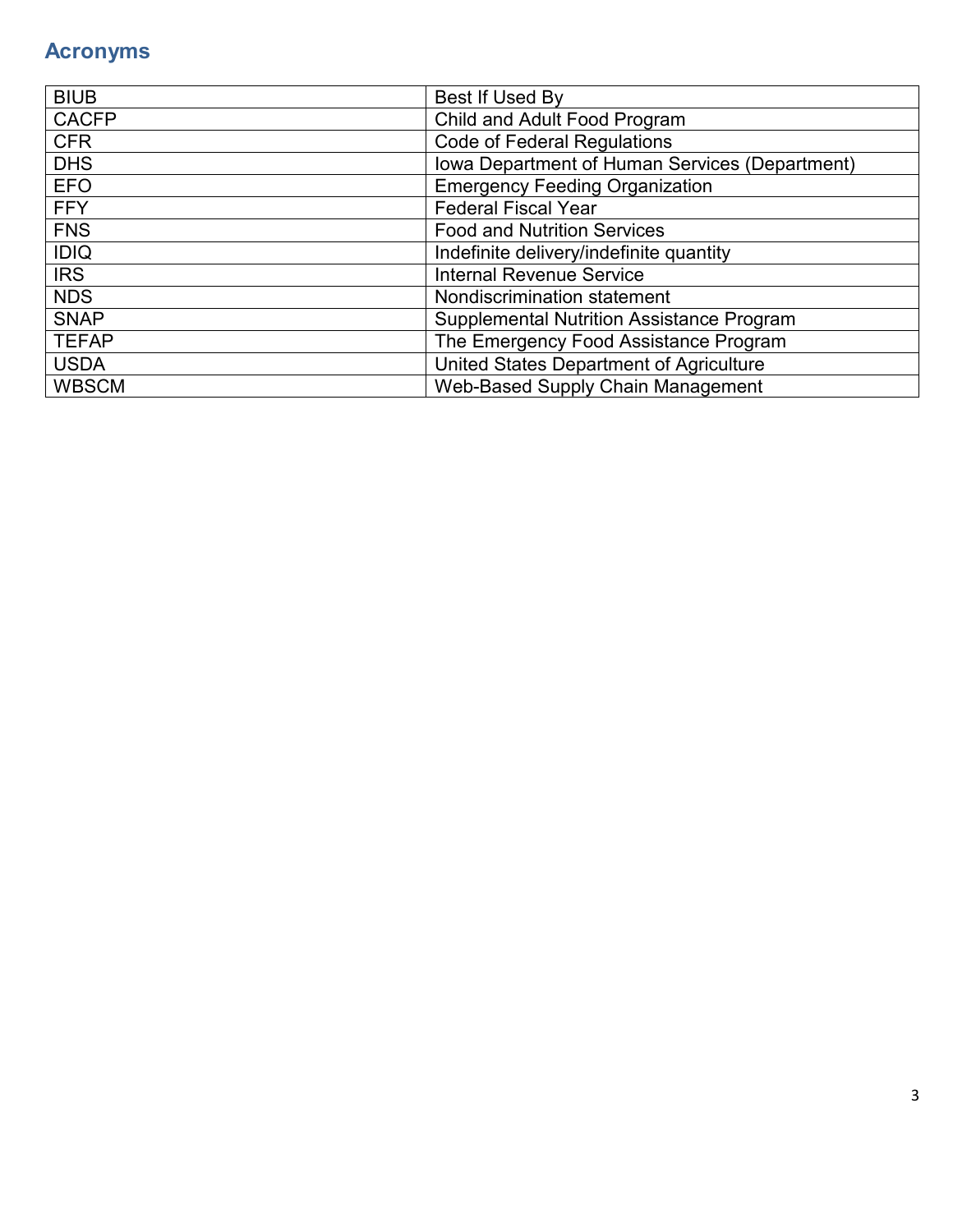# **Introduction**

TEFAP is a federal program that helps supplement the diets of low-income recipients by providing them with emergency food and nutrition assistance at no cost. To distribute TEFAP foods to eligible participants, DHS contracts with the six food banks that serve the state of Iowa. The food banks then contract with eligible agencies such as, pantries, soup kitchens and shelters to distribute foods. The eligible agencies are referred to as sub-recipient agencies throughout this manual.

In the event disasters or emergency declarations is issued by the President, the eligibility guidelines for participants throughout this manual may be amended at the discretion of the Department.

Food banks and sub-recipient agencies are not required to participate in TEFAP. By choosing to participate, food banks and sub-recipient agencies agree to operate their program in compliance with the rules established by the USDA and the Department.

This handbook provides the standard set of procedures and guidelines to deliver services under TEFAP based in part on federal regulations found in Code of Federal Regulations, Title 7, parts 250 and 251. Additional resources including FNS policy guidance are available. Click here to access site.

Thank you for your partnership and commitment to serving participants. If you have questions regarding the information in this handbook, do not hesitate to contact the program manager.

## **Program contacts**

| <b>Trevis Kraber</b> | <b>TEFAP Program</b><br>Manager                                          | 515-443-2736 | tkraber@dhs.state.ia.us    |
|----------------------|--------------------------------------------------------------------------|--------------|----------------------------|
| <b>Cindy O'Brien</b> | <b>Bureau Chief</b>                                                      | 515-281-5410 | cobrien@dhs.state.ia.us    |
| <b>SharePoint</b>    | Forms, funding information, orders,<br>provider manual, shared documents |              | Click here to access site. |

# **SharePoint**

#### **Overview**

The SharePoint houses all of the forms and trainings referenced in the handbook along with meeting notes, financial information, order forms, etc. The SharePoint provides information necessary to deliver USDA foods through TEFAP. Click here to access site.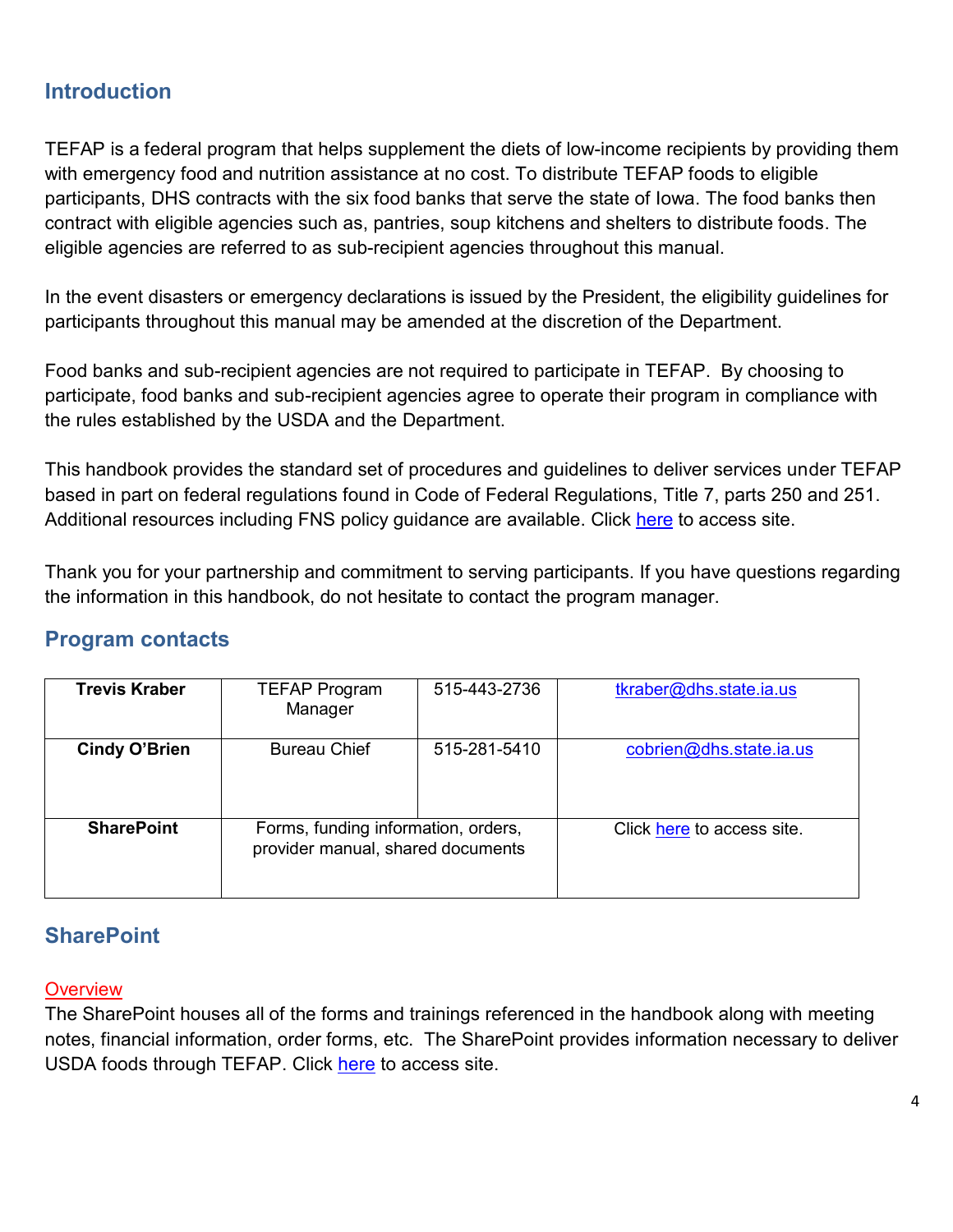#### **Access**

Only food banks and DHS staff will have access to SharePoint. Food banks are responsible to provide all agencies with the most current information and forms at all times. You can set your permissions for SharePoint to send notifications when information is added or changed. At minimum, at least one person at the food bank must have notifications set for weekly updates and be responsible to share information with all food bank staff.

To request access, send an email to the program manager including the name, title and email of the person requesting SharePoint access. Access is usually granted within 72 hours of the request. The food bank is responsible to ensure only current employees have access to the SharePoint and must notify the program manager with any access removals. Food bank staff may not share passwords. Contact the program manager to have your password reset.

#### **Documents**

Click on a PDF document to open. For all documents not uploaded as a PDF, follow the "How to open documents in SharePoint" available via the site.

# **Administration**

## **Contracts**

The Department contracts with the following seven food banks that provide service to all 99 counties in Iowa.

| <b>Food Bank</b>            | Location       |  |
|-----------------------------|----------------|--|
| Food Bank for the Heartland | Omaha, NE      |  |
| Food Bank of Iowa           | Des Moines, IA |  |
| Food Bank of Siouxland      | Sioux City, IA |  |
| <b>HACAP Food Reservoir</b> | Hiawatha, IA   |  |
| Northeast Iowa Food Bank    | Waterloo, IA   |  |
| River Bend Food Bank        | Davenport, IA  |  |

The following items must be provided to TEFAP program manager annually by September 1st:

- Blank copy of the current agreement between the food bank and sub-recipient agencies (regardless if changes have occurred).
- Excel list of partner agencies. A blank excel form of required fields is located on the SharePoint.
- Civil Rights training verification for all food bank staff.
- Annual audit if the food bank receives \$500,000 or more in federal funds for all programs.
- Insurance verification (see contract for requirements).
- Documentation IRS tax-exempt status for sub-recipient agencies has been verified.

Note: Reimbursements will not be issued until all required items are provided, starting with September.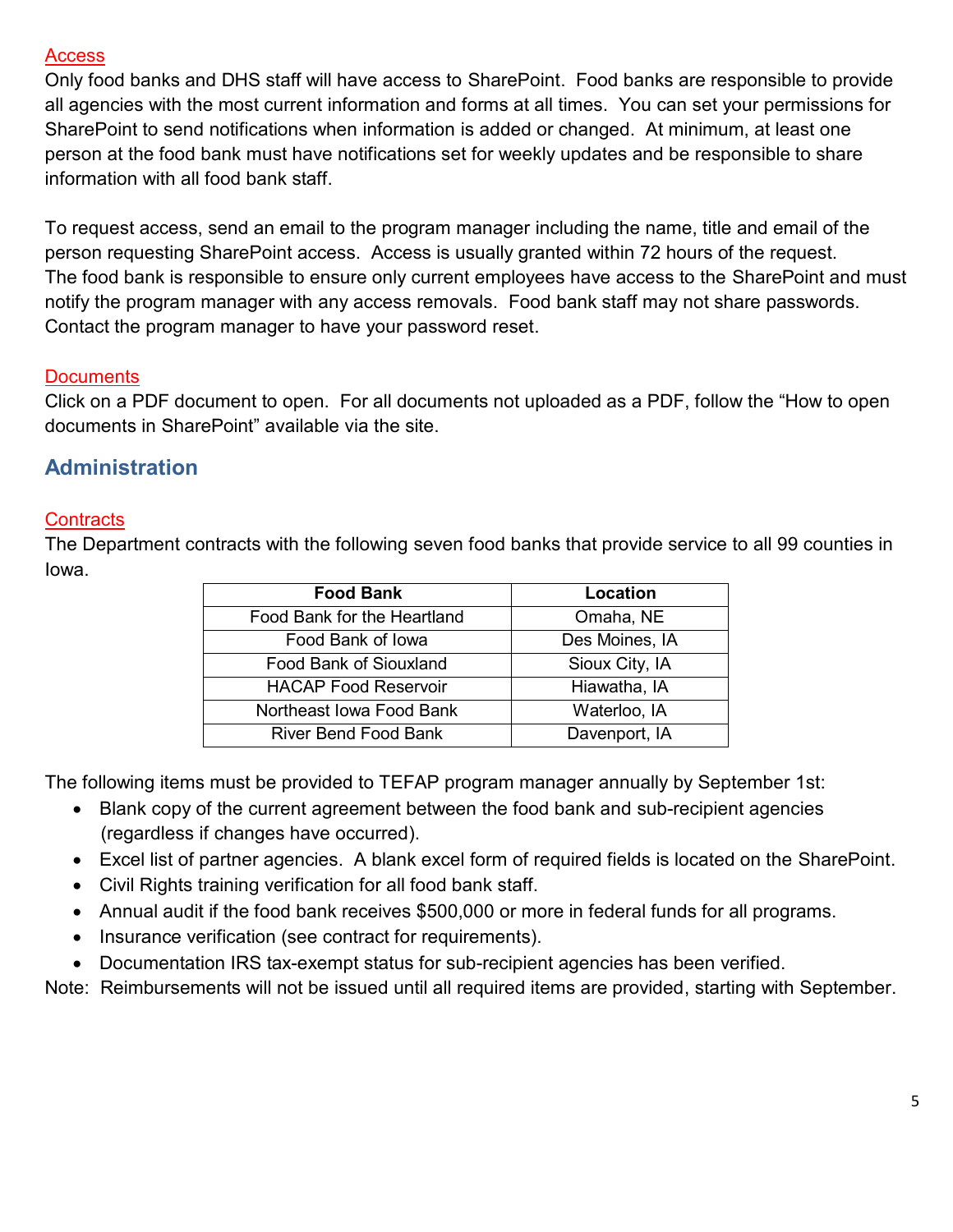## Staff changes

The program manager must be notified within 14 days of the following staffing changes:

- Executive Director
- Operations Manager /person(s) responsible for ordering/inventory
- Agency Relations /person(s) responsible for sub-recipient eligibility
- Financial Management/person(s) responsible for monthly billing form

## Coordinating and Collaborating Food Banks

The Food Bank of Iowa (FBOI) and the Northeast Iowa Food Bank (NEIFB) are the primary coordinating food banks for TEFAP. These banks are responsible for the ordering, receipting and temporary storage of USDA commodities as well as receipting and temporary storage, when applicable.

| <b>Des Moines Region</b>                  | <b>Waterloo Region</b>                     |
|-------------------------------------------|--------------------------------------------|
| FBOI, and is the coordinating agency for: | NEIFB, and is the coordinating agency for: |
| Food Bank for the Heartland               | <b>River Bend Food Bank</b>                |
| Food Bank of Siouxland                    | <b>HACAP Food Reservoir</b>                |

Orders must be based on the needs of all food banks ability to distribute without waste. Communication must occur at least annually between coordinating and collaborating food banks to determine the amounts and types of foods each bank can reasonably distribute.

Entitlement orders are placed by region in most circumstances. For most entitlement orders, product is directly delivered in the following manner:

- Des Moines Region:
	- o FBOI
	- o Heartland (includes Siouxland's allocation)
- Waterloo Region:
	- o NEIFB
	- o HACAP
	- o River Bend (includes St. Stephen's allocation)

When items are direct delivered only to FBOI and NEIFB, the delivery includes the allocation for all food banks in their respective region.

For the Waterloo region, whenever possible, orders will be delivered directly to NEIFB, HACAP and River Bend. For the Des Moines region, orders will be delivered directly to FBOI and Heartland. Any food bank that receives a direct delivery is responsible for the receipting and, when applicable, temporary storage of USDA products.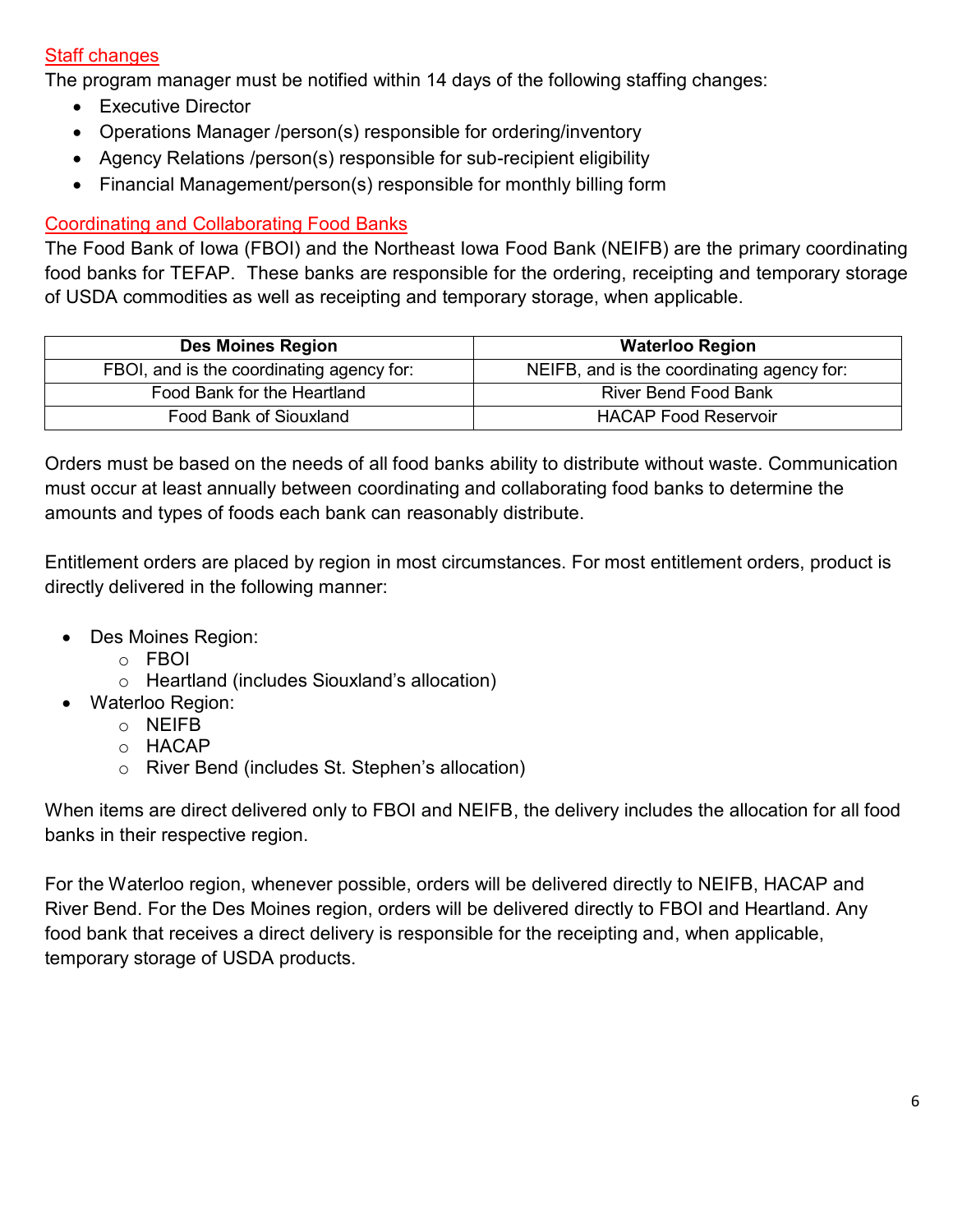#### Receipting product

Bills of Lading (BOL) must be used to enter a receipt in WBSCM (USDA ordering system), within 48 hours of product receipt (not business hours). This is a federal requirement. Do not delay in receipting the BOL.

Coordinating and collaborating food banks storage and distribution guidelines

- 1. In most situations, arrangements must be made to transport product within three weeks of receipt. When extenuation circumstances (need for a full-truck load, etc.) dictate, the program manager must be notified to approve additional time.
- 2. A food bank may not charge another bank for storage unless product is not retrieved as arranged. Any storage costs must be approved by the program manager.
- 3. Food banks that receive product outside of vendor direct delivery, should review the "Value of Foods Received" document on the SharePoint by the 20<sup>th</sup> of the month to ensure all product has been received. If product has not been received, contact the responsible food bank and the program manager.

#### Agency Partnerships:

Each food bank contracts with sub-recipient agencies to distribute USDA foods to eligible households. To be an eligible agency for the distribution of commodities, the agency must meet the following criteria:

- 1. Is either:
	- a. Public, or
	- b. Private, possessing tax exempt status
- 2. Is not a penal institution
- 3. Provides food assistance:
	- a. Exclusively to needy persons for household consumption. This is determined by the use of the TEFAP eligibility form.
	- b. To predominantly needy persons when serving prepared meals.
- 4. Has entered into a signed agreement with the food bank.
- 5. Falls into one of the following categories:
	- a. Emergency Feeding Organization (includes soup kitchens, food banks and food pantries);
	- b. Charitable institutions (including hospitals and retirement homes);
	- c. Summer camps for children or child nutrition programs providing food service;
	- d. Nutrition projects operating under the Older Americans Act of 1965, including projects that operate congregate nutrition sites and projects that provide home-delivered meals, and
	- e. Disaster relief programs.

Food banks are responsible to ensure their sub-recipient agencies:

- 1. Meet the above criteria for an eligible agency.
- 2. Have a signed agreement with the food bank.
- 3. Complete civil rights trainings annually.
- 4. Retain their tax exempt status (this must be reviewed at least annually).
- 5. Understand the eligibility and distribution criteria for TEFAP.
- 6. Understand the difference between USDA and other foods.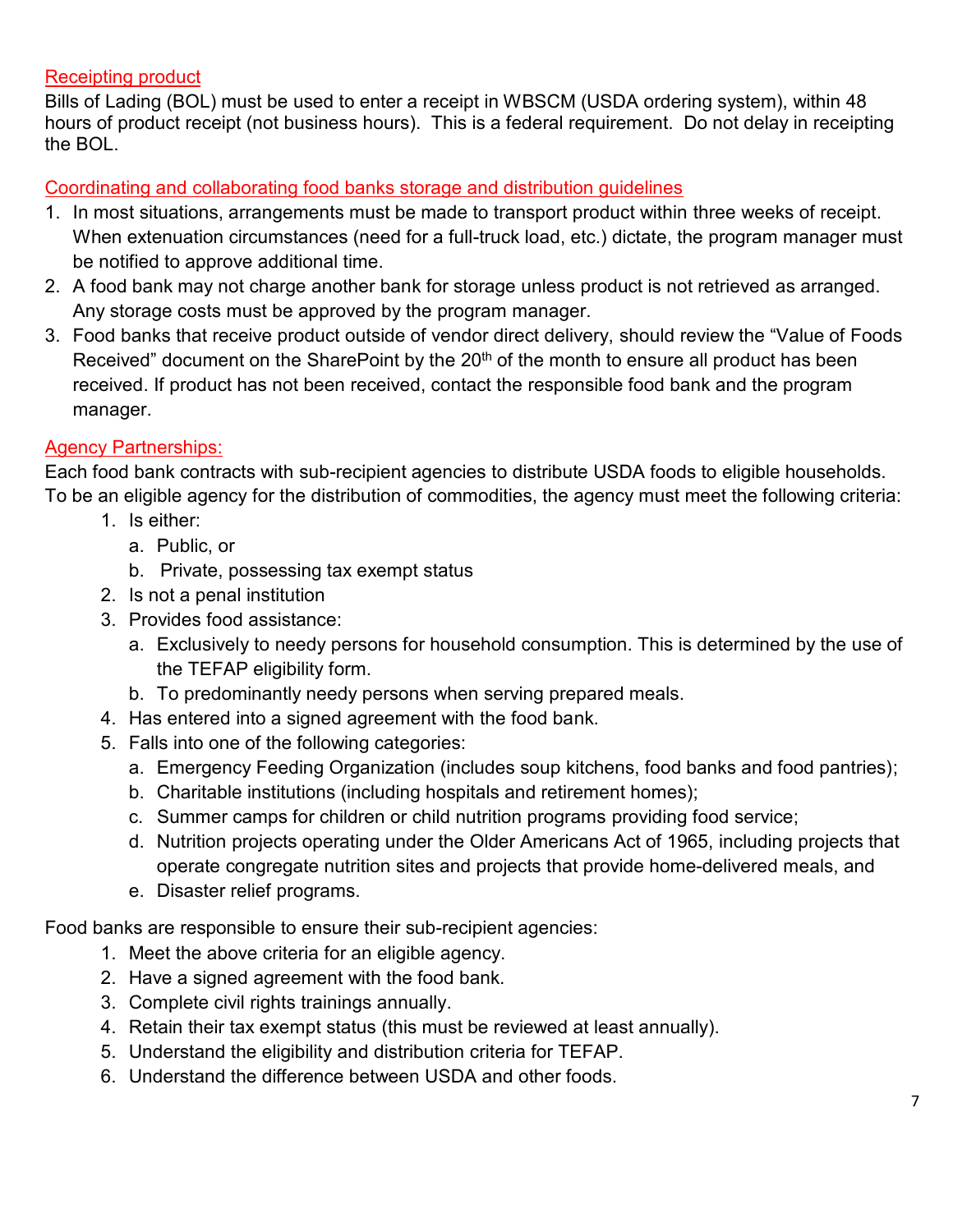7. Retain TEFAP documents for at least three years.

## Agency Agreements

The food banks written agreement with their sub-recipient agencies must be updated as necessary and contain the following information:

- 1. Name and address of partner agency.
- 2. Donated commodities may not be sold, exchanged or otherwise disposed of. The agency is responsible for any improper distribution, use or damage caused by their fault or negligence.
- 3. The agreement may be terminated for cause by either party upon 30 days' notice.
- 4. The agency agrees to operate the program in accordance with the requirements of 7 CFR Part 251 and, as applicable 250.
- 5. Food safety guidelines, including:
	- a. USDA foods may not be distributed beyond their BIUB date.
	- b. Food storage requirements and temperatures.
	- c. USDA foods may not be re-packaged.
- 6. Compliance with civil rights.

# Agency Reviews

Both the Department and food banks are required to complete agency reviews.

All reviews must be documented. When a corrective action is necessary, a response should be in writing and contain the following information:

- Date correction was made
- Action completed to address the deficiency
- When applicable, how the issue will keep from occurring again

All corrective actions must be completed within 60 days of being notified of the deficiencies, unless alternative arrangements are approved by the program manager.

# DHS Reviews

DHS is required to annually review, at least, 25% of all eligible recipient agencies that signed an agreement with the Department. Each agency must be reviewed at least once every four years.

The Department is also required to annually review one-tenth or 20, whichever is fewer, of all eligible recipient agencies that receive TEFAP foods and/or administrative funds that have a sub-recipient agreement. These reviews will be conducted whenever possible when the agency is distributing foods and/or meals.

- At least half of these reviews will be based on the following risk-assessments:
	- o Value of foods received
	- o History of complaints/program violations
	- o Length of time in TEFAP operation
	- o Length of time since last review
	- o Key staff turnover
- The other half of the annual reviews will be based on a random sampling, whenever possible.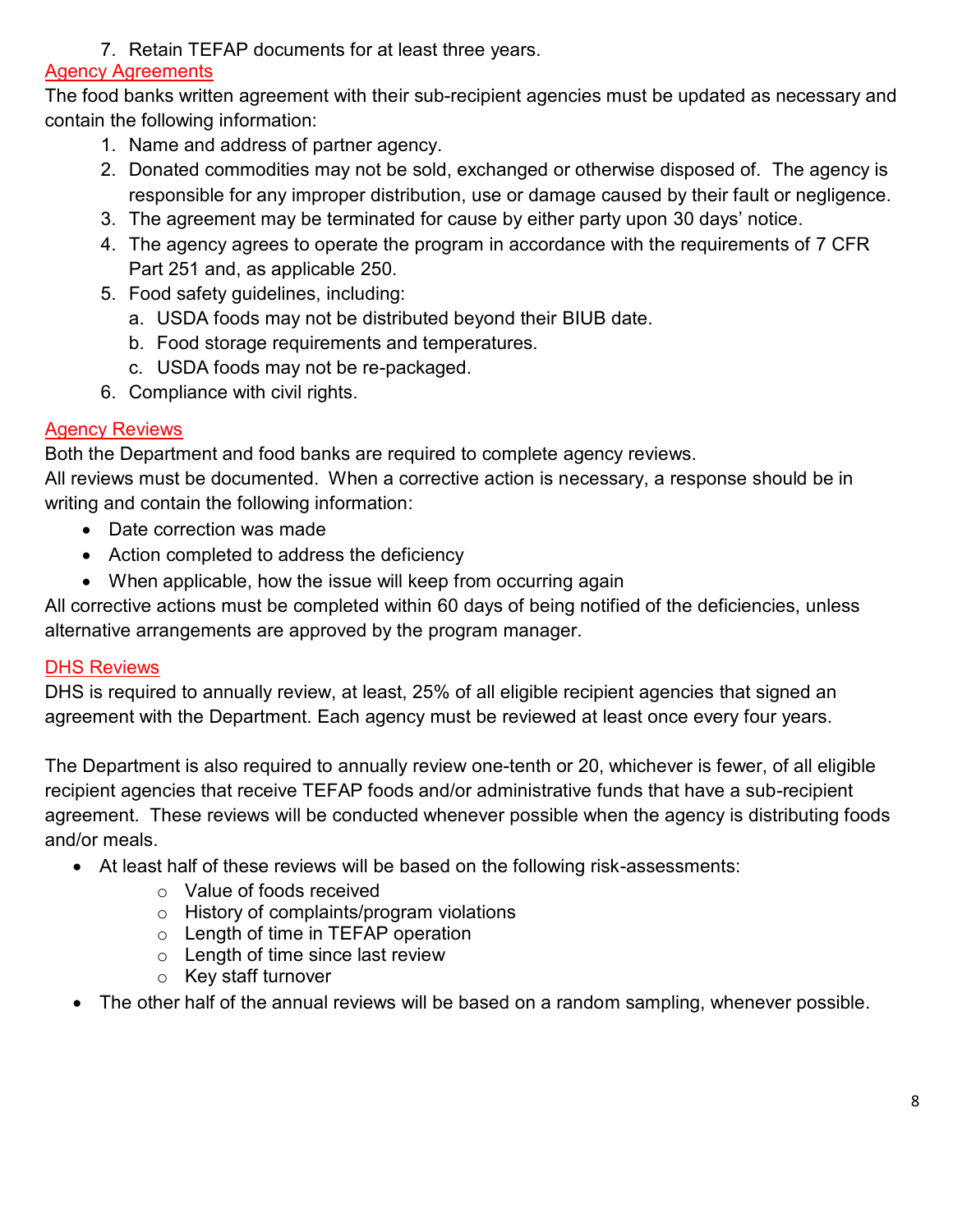Food banks will receive one report for all sub-distributing agencies DHS reviews in the FFY, unless other arrangements are made. The food bank is responsible to provide written documentation to DHS detailing the corrective action steps that have been completed for any agency finding.

Food bank staff responsible for agency relations are strongly encourage to attend Department reviews of their sub-distributing agencies whenever feasible.

## Food Bank Reviews

Food banks are required to annually monitor 50% of their agencies that distribute TEFAP. At minimum, reviews should include the following items:

- **•** Eligibility
	- o Use of the TEFAP form and self–attestation of eligibility factors, or
	- $\circ$  Agency is serving a predominantly needy population
- Food ordering procedures (able to distribute what is ordered)
- Storage and warehousing practices
- Inventory controls (first in, first out concept utilized. No "expired" USDA foods)
- Hours of operation posted
- Recordkeeping (TEFAP documents are available for past three years)
- Civil Rights (poster, verification of training, written notice and referral requirements for religious organizations, etc.)

Contact the program manager if you need assistance with review requirements.

Agency reviews must be documented and available upon request and must include the bulleted items above. All agencies must correct any deficiencies. If the food bank makes a decision to suspend an agency from receiving foods for violation of a TEFAP guideline, the program manager must be notified immediately.

#### Food Ordering

Food product should be ordered in quantities food banks and their agency partners are able to distribute without waste and to meet the USDA goal that product is consumed within six months of original receipt. Food is to be provided to agencies no later than 30 days prior to the BIUB date. Food banks must contact the program manager if there are USDA foods in their warehouse within 21 days of the BIUB date.

There are primarily two types of foods available for order through TEFAP, entitlement and bonus. Entitlement foods are purchased with the food dollars appropriated to the state. Bonus foods are available periodically at no cost. Additional food opportunities may be made available to food banks throughout the year.

All foods must be inventoried separately to ensure the correct accounting of any available administrative funds.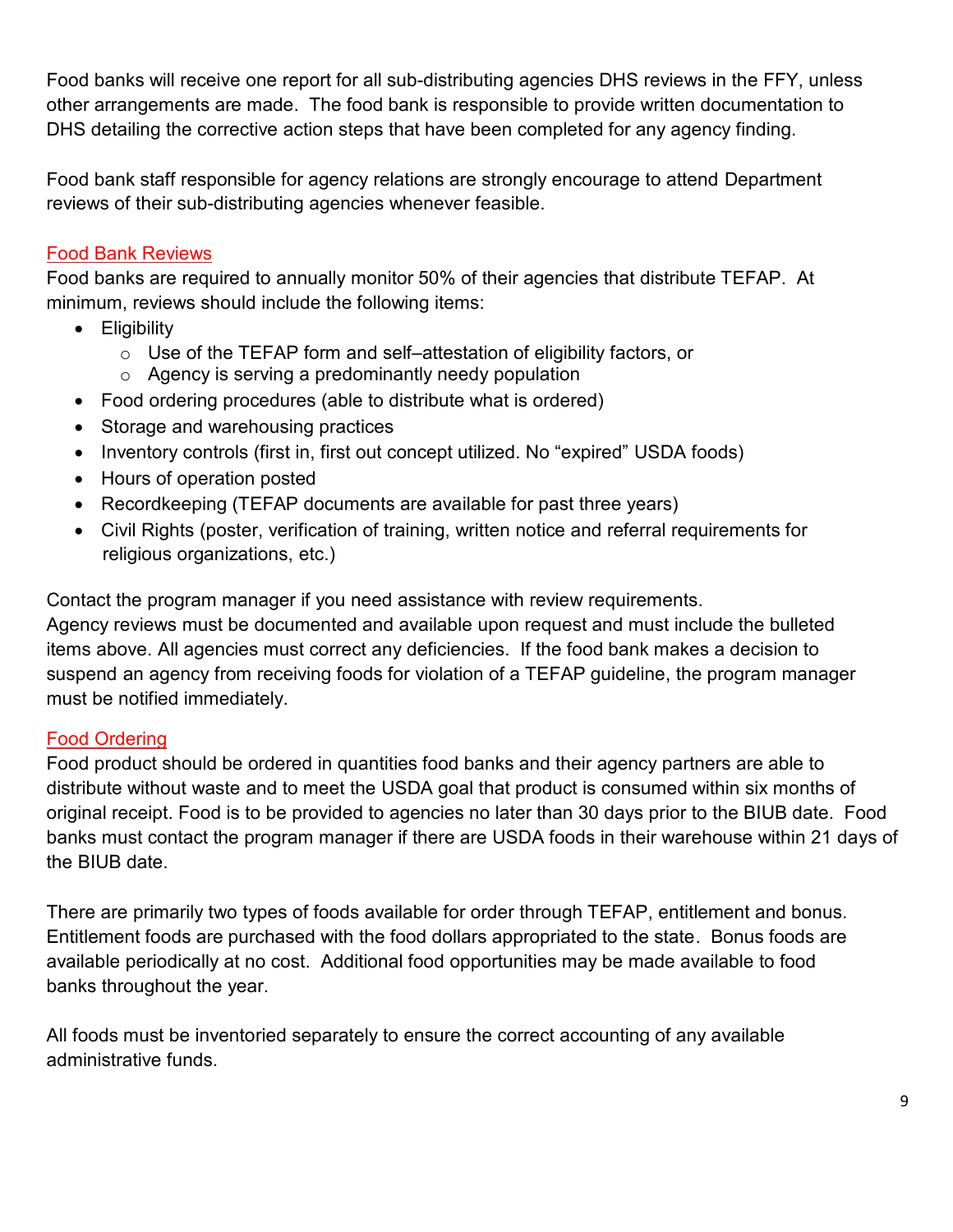#### Entitlement Orders

Each year DHS receives an allotment of food dollars. This amount is placed on the SharePoint to purchase entitlement foods. A catalog of available foods and their estimated costs is uploaded to the SharePoint each quarter. Orders for entitlement foods are due on the SharePoint by the 1<sup>st</sup> of the month when an order is requested for that month. DHS then places the order no later than the 10<sup>th</sup> of the month an order is uploaded. Once each order is placed, an order status report is uploaded to the SharePoint. It is the responsibility of the coordinating food banks to ensure orders placed are within the entitlement allotment.

The actual price of the product is not known until the product*s* are purchased. Once the products are purchased, DHS will adjust the SharePoint to reflect actual costs and update the amount of food dollars remaining to order. DHS will retain at least 5% of food purchasing funds available to account for price fluctuations. These funds may be released closer to the end of the fiscal year.

Funds used to purchase foods are provided on a federal fiscal year (Oct – Sept) to purchase foods for calendar year delivery (Jan – Dec). IDIQ orders are placed in February for the following fiscal year (Oct -Sept). Current fiscal year funds are used for IDIQ orders that will be delivered in Oct- Dec. The following fiscal year funds will be used for foods delivered in Jan – Sept.

#### Bonus Orders

Bonus foods are available at no cost throughout the year. DHS receives notification that a particular bonus food is available and will send an email to the coordinating banks. In the event **all** food banks serving Iowa determine we cannot utilize our fair share, Coordinating banks must notify DHS by the due date listed in the email. When this occurs, the product is reallocated to other states. While there is no penalty for refusing bonus items, it is helpful to FNS if we provide a reason for our refusal (product does not move, too much, etc.).

Bonus orders are handled the same as entitlement orders with the exception of the initial email and refusal option. For delivery, unless multiple trucks are available, orders for the DSM region are delivered to FBOI and for the Waterloo region, to the location chosen by NEIFB.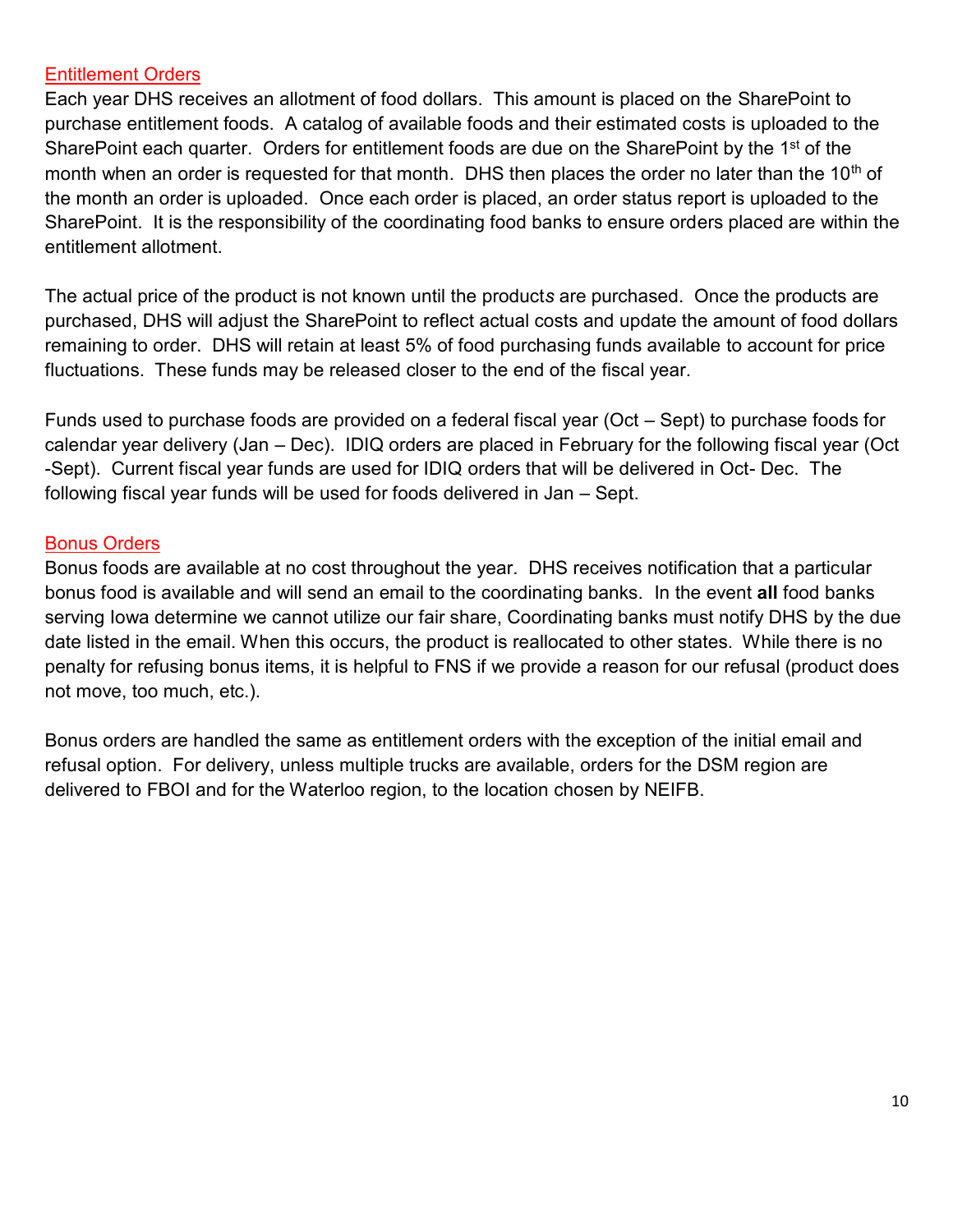# **TEFAP Administrative Payments**

#### **General**

TEFAP includes administrative funding that is paid to the food banks by the Department. The percentage allocation of administrative funds is the same as the food distribution allocation. Administrative funds are paid based on the federal fiscal year (Oct – Sept).

The annual amount of administrative payments is divided by 12 months and paid evenly each month of the fiscal year. In the event there are additional administrative funds remaining at the end of the federal fiscal year, these funds will be distributed annually after September.

Once a signed, correctly completed reimbursement form is received, DHS will issue payment within 60 days.

Administrative funds received through "regular" TEFAP must be allocated separately to ensure proper documentation and reporting. Billing requirements for additional will be communicated per funding guidelines.

#### USDA Reporting Form

Located on the SharePoint in the monthly billings folder is the USDA reimbursement form and detailed instructions for completion.

This form is to be completed monthly and submitted to DHS through the SharePoint by the 20<sup>th</sup> of each month. These forms should be uploaded to each food bank's respective folder.

#### Data collection

State fiscal year (July – June) numbers served will be reported at least quarterly on the monthly billing form.

Agencies will report:

- Meals served
- Pantry visits: Individual and HH numbers will be reported

It is recognized counting meals and pantry visits may result in duplicative numbers of individuals served, however this is the best representation at this time of TEFAP utilization and access.

Note: Only those agencies receiving TEFAP should be reported on.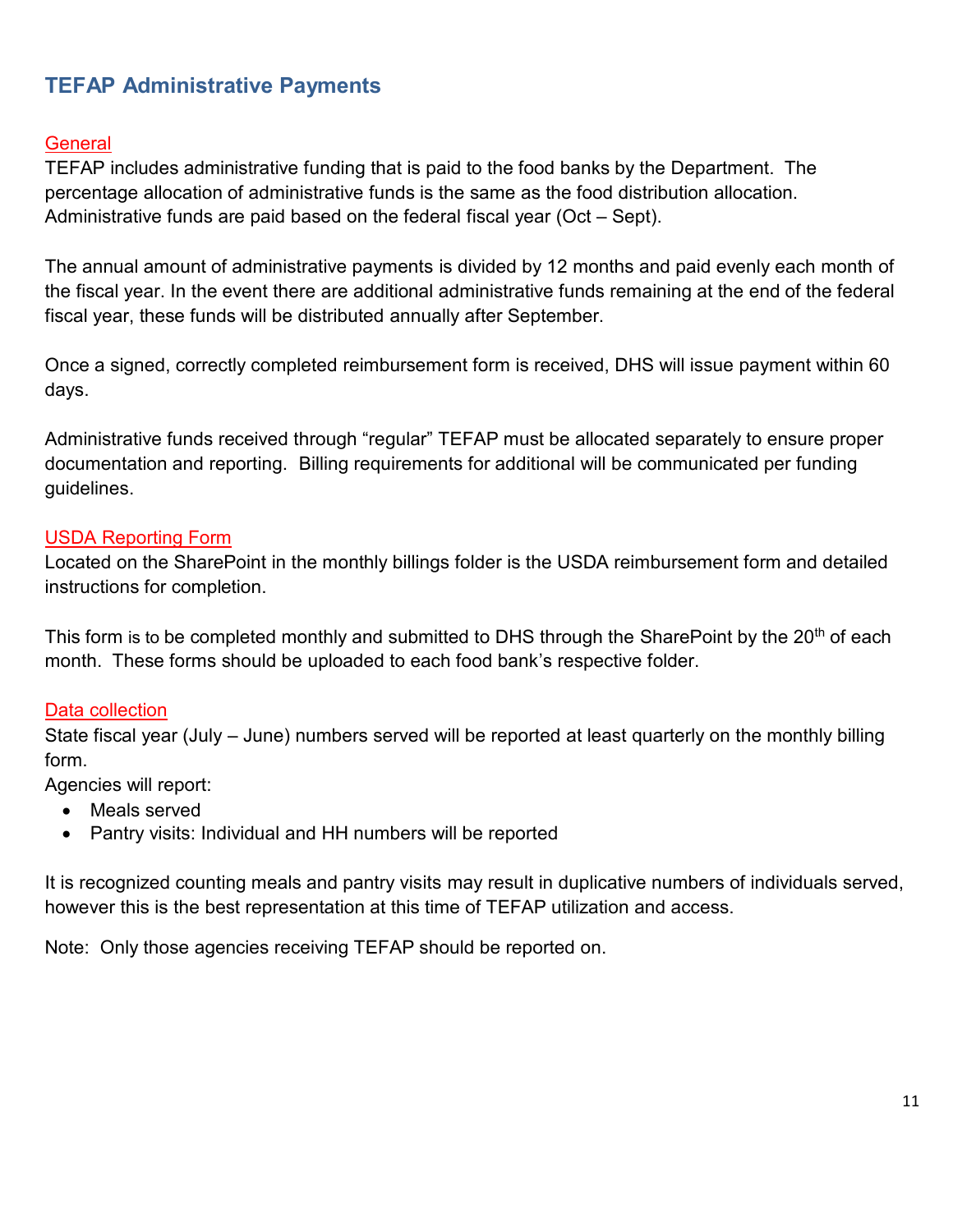# **Food Distribution**

#### General Information

Food is distributed to each food bank based on counties and population served. The quantities and types of food delivered are limited to the prorated share of the state's total allocation. Exception: Bonus foods can be distributed at alternative rates based on agreement with all food banks.

Allocations adjustments are made in January for the upcoming CFY using poverty data (provided by the census bureau) and unemployment data (provided by Iowa Workforce development).

For calendar year 2021, the Des Moines region receives 59.10% of TEFAP commodities. The Waterloo region receives 40.90%.

The current distribution formula is:

| <b>Des Moines Region</b>    | Percentage | <b>Waterloo Region</b>      | Percentage |
|-----------------------------|------------|-----------------------------|------------|
| Food Bank of Iowa           | 46.54      | <b>HACAP Food Reservoir</b> | 15.10      |
| Food Bank for the Heartland | 5.69       | Northeast Iowa Food Bank    | 12.80      |
| Food Bank of Siouxland      | 6.87       | <b>River Bend Food Bank</b> | 13.0       |
| Total                       | 59.10%     | Total                       | 40.90%     |

Foods should be distributed by both the food bank and sub-recipient agencies to ensure participants have time to consume the food prior to the BIUB date.

All USDA foods should be distributed within six months of receipt. In the event product is still available beyond eight months, the program manager should be notified.

To ensure we are distributing foods within regulation, it may be necessary to push a specific product to an agency and/or participant along with their choice items.

#### Food Distribution Hierarchy

When there are not enough commodities to meet agency requests, commodities must be made available using the following hierarchy:

- First priority  $\sim$  Emergency feeding organizations (EFO) food pantries, meal sites, etc.
- Second priority ~ Agencies which serve needy people, but do not relieve situations of emergency and distress

First priority agencies should not have a limit on the amount received solely to ensure second priority agencies have an opportunity for TEFAP foods.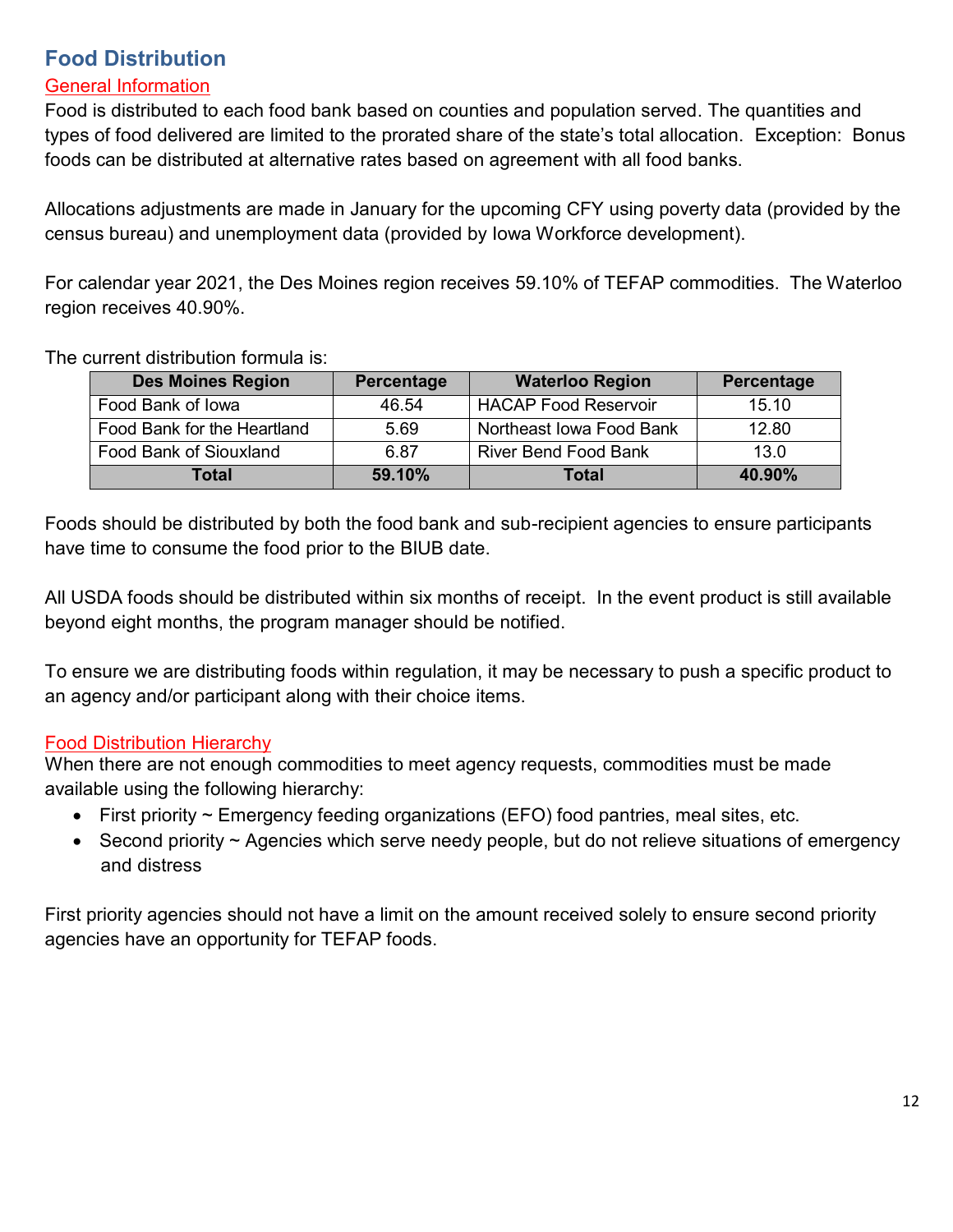#### Food Distribution Guidelines

The following guidelines apply to all food banks and sub-recipient agencies.

#### **Costs**

Food banks may charge a shared maintenance to their partner agencies for costs associated with the receipt and distribution of USDA commodities. This fee may not be in excess of four cents per gross pound for entitlement commodities or fourteen cents per gross pound for bonus commodities. The amount of reimbursement received must be included on the reimbursement form submitted monthly for payment.

Food banks may charge a reasonable delivery fee to sub-recipient agencies for the delivery of foods. The amount must be listed in the agency agreements.

Sub-recipient agencies may not charge a fee to participants for the receipt of foods.

Solicitation of voluntary contributions during the distribution of TEFAP is prohibited. This includes the use (or presence) of a donation jar during distribution. This does include congregate meal sites offered through the Older Americans Act.

#### Limitation on Unrelated Activities

Regulations at 7CFR 250.10(f)(1) prohibit participation in an activity to receive TEFAP foods. Examples of situations that would be prohibited through this regulation:

- School pantries: School (including K-12 and secondary education) pantries that limit services to students/families of the school. The pantry must be open to community participants, unless there is a legitimate public safety reason to have the pantry closed, and, there are other sites in the surrounding area that distribute TEFAP to all community members. The DHS Program Manager must approve any pantry that requests to be closed from the public.
- Receiving additional food when a participant brings their own box/bag for distribution. Agencies may implement this policy, but TEFAP could not be one of the additional food products.

#### **Food Storage**

Food banks must store USDA foods separately from other foods and clearly mark them as USDA.

Temperature requirements:

- Refrigerator foods must be stored between 35-40 degrees. Temperatures should never be outside of this range.
- Frozen foods must be stored at zero to negative 10 degrees
- Dry storage optimal temperatures are 50-70 degrees. Temperatures may never fall below 32 degrees and rarely exceed 70 degrees to preserve food quality.

All freezers, refrigerators and warehouse space must have a thermometer at all times. Sharing a thermometer between two appliances is not allowed.

A temperature log should be maintained. Food banks and/or sub-recipient agencies can be held liable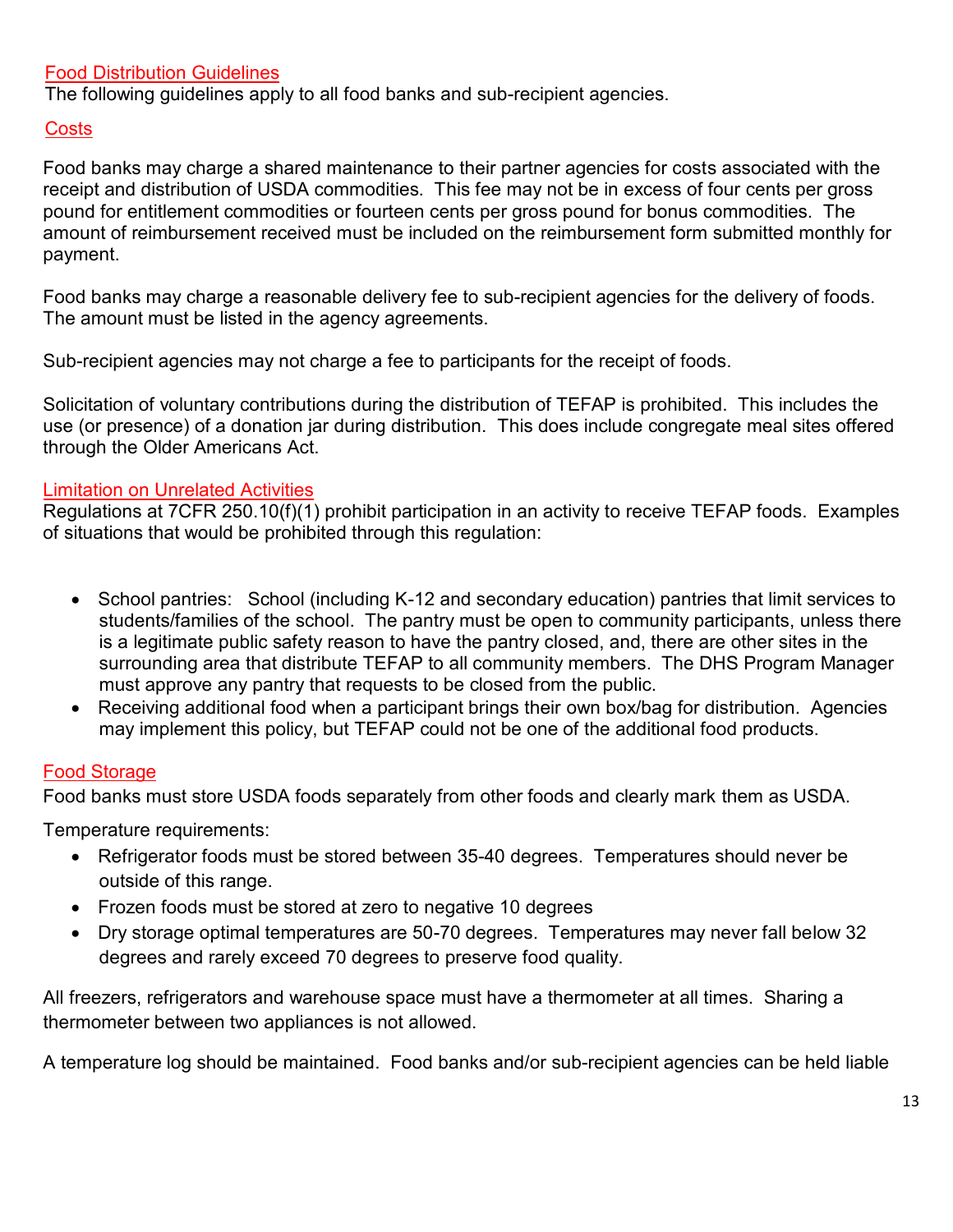for food loss due to neglect.

The "first -expired, first out" concept must be utilized to ensure foods are consumed prior to the manufacturer use-by dates. Food banks must notify the program manager if any foods are in their warehouse within 21 days of the BIUB date.

Inventory of USDA foods should not exceed six months. Non-food items must be stored separately from food.

Food must be at least four inches away from walls, six inches off the floor and two foot from the ceiling.

Storage areas should be kept clean.

A pest control system must be in place. Verification of pest control services may be required if there is evidence of pests.

## Best If Used By/Best If Used Before (BIUB) Date

Distributing and recipient agencies must manage their inventories to ensure that recipients have an opportunity to consume donated foods before product end dates have passed. While it is recognized foods may be in good condition beyond the BIUB date, Food Distribution policy memo 107 (revised) (FD-107) states in part, In order to ensure optimum quality, donated foods that have passed such dates should not be distributed to program recipients.

Failure to distribute foods by the BIUB date is considered a TEFAP food loss.

Code of Federal Regulations, Title 7, section 250.16 details regulations specific to claims and restitution for donated products. Regulations require the distributing agency ensure restitution is made for loss of donated foods from responsible parties as well as ensure a corrective action plan is implemented to prevent future loss.

The "distributing agency" may be the Iowa Department of Human Services seeking restitution from a food bank, or a food bank seeking restitution from a partner agency.

Note: We all have a common goal to provide quality foods to eligible participants. To meet this goal, we must ensure product is distributed timely. Food loss occurring more than once every three years may result in specific technical assistance to continue as a distributing agency.

#### Foods for Household Consumption

Examples of agencies that would be considered to provide foods for household consumption would be food pantries, transitional housing or shelter programs that offer TEFAP foods for residents to prepare their own meals. This includes housing programs who offer food only to residents of their facility to prepare themselves.

When space and time constraints allow, the Department strongly encourages choice pantries for participants instead of pre-packaged distribution.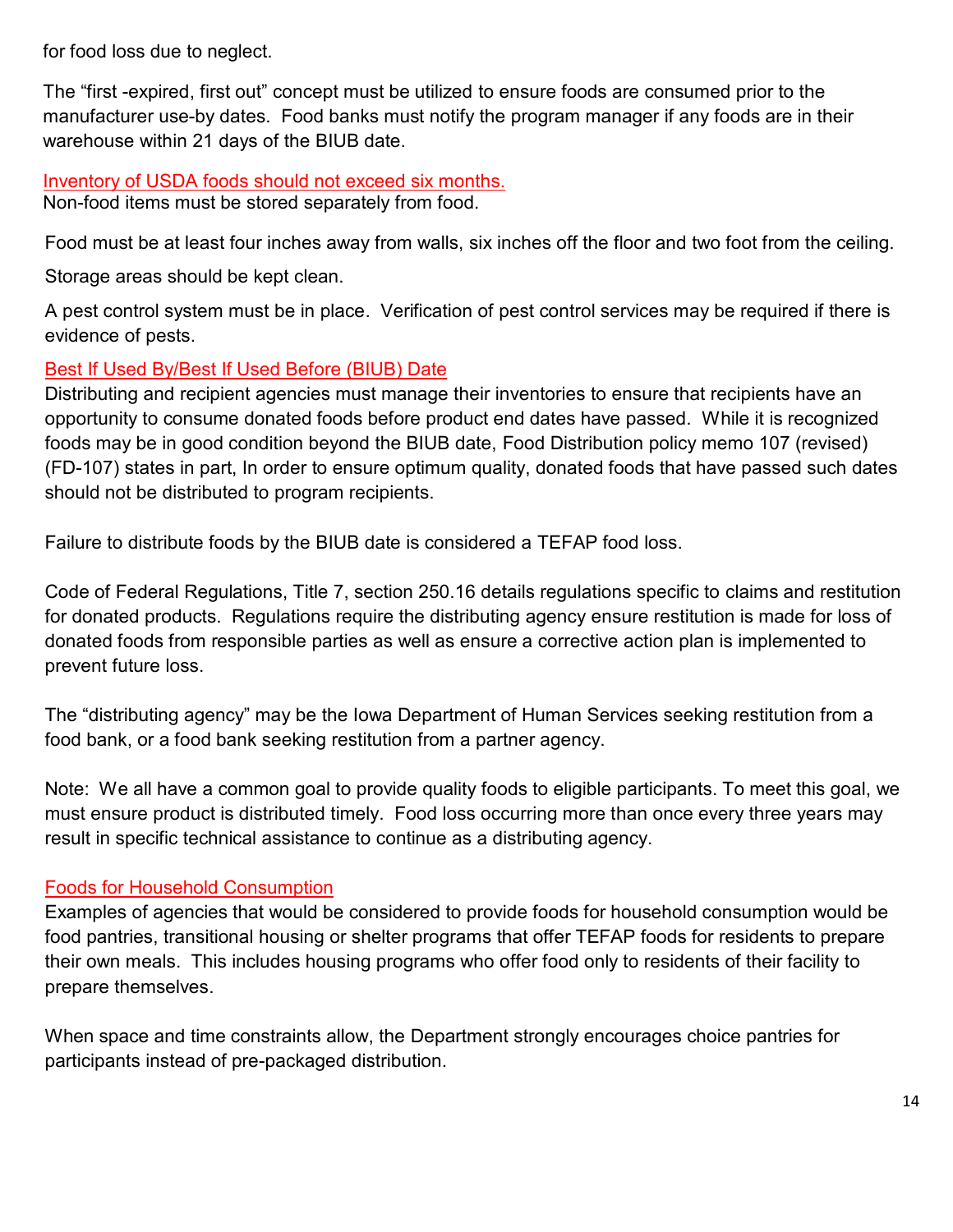The Department does not determine the amount of food sub-recipients distribute to participants. There is a food distribution guide located on the SharePoint which food banks may share with their agencies.

For a household to be eligible, they must be:

- A resident of Iowa\*, **and**
- At or below 185% of poverty, **or**
- A SNAP or free/reduced lunch recipient

**Residency note:** A household does not need a fixed address to meet residency requirements. For households who are homeless, it is sufficient for the participant to indicate they live in Iowa.

**Income note:** Income limits are updated annually on July 1. Agencies should have participants sign the updated eligibility form at the first visit after July 1.

TEFAP eligibility is **self-attested**. By signing form 470-5313, *TEFAP Eligibility*, participants are applying for and attesting to eligibility. They are eligible to receive USDA foods. Note form 470-5313 is an official DHS form and may not be modified. Both sides of the form must be available to the participant when signed annually as both sides contain required information.

To receive TEFAP foods, households must sign form 470-5313 annually. For subsequent visits to the pantry, the household or agency must document the household received TEFAP foods. How the sub-recipient agency decides to document subsequent visits by the household is not defined. The agency may choose the method that works best for them. Some examples include:

- Signing the back of their TEFAP form
- Index cards where pantry visits are documented
- Sign in sheets for each date the pantry is accessed

Households may not be asked, nor required to sign the first page of the eligibility form more than once per year. Note: This requirement is for each individual pantry. A household who utilizes more than one pantry will be required to sign the eligibility form annually at each pantry, unless approved by the Program Manager.

Pantries may not require additional information for participants to receive TEFAP foods. For example: If a pantry requires ID verification to utilize all pantry food, households who choose not (or who are unable) to provide ID must still be provided TEFAP foods at the **same rate** as participants who provide an ID. Agencies may require verification prior to making other products available to participants. However, it must be clear to the participant they can receive USDA foods without providing additional information. For this reason, it is critical agencies understand which products are USDA to ensure these regulations are followed.

Pantry operating days and hours must be clearly displayed.

Persons Unable to Visit a Pantry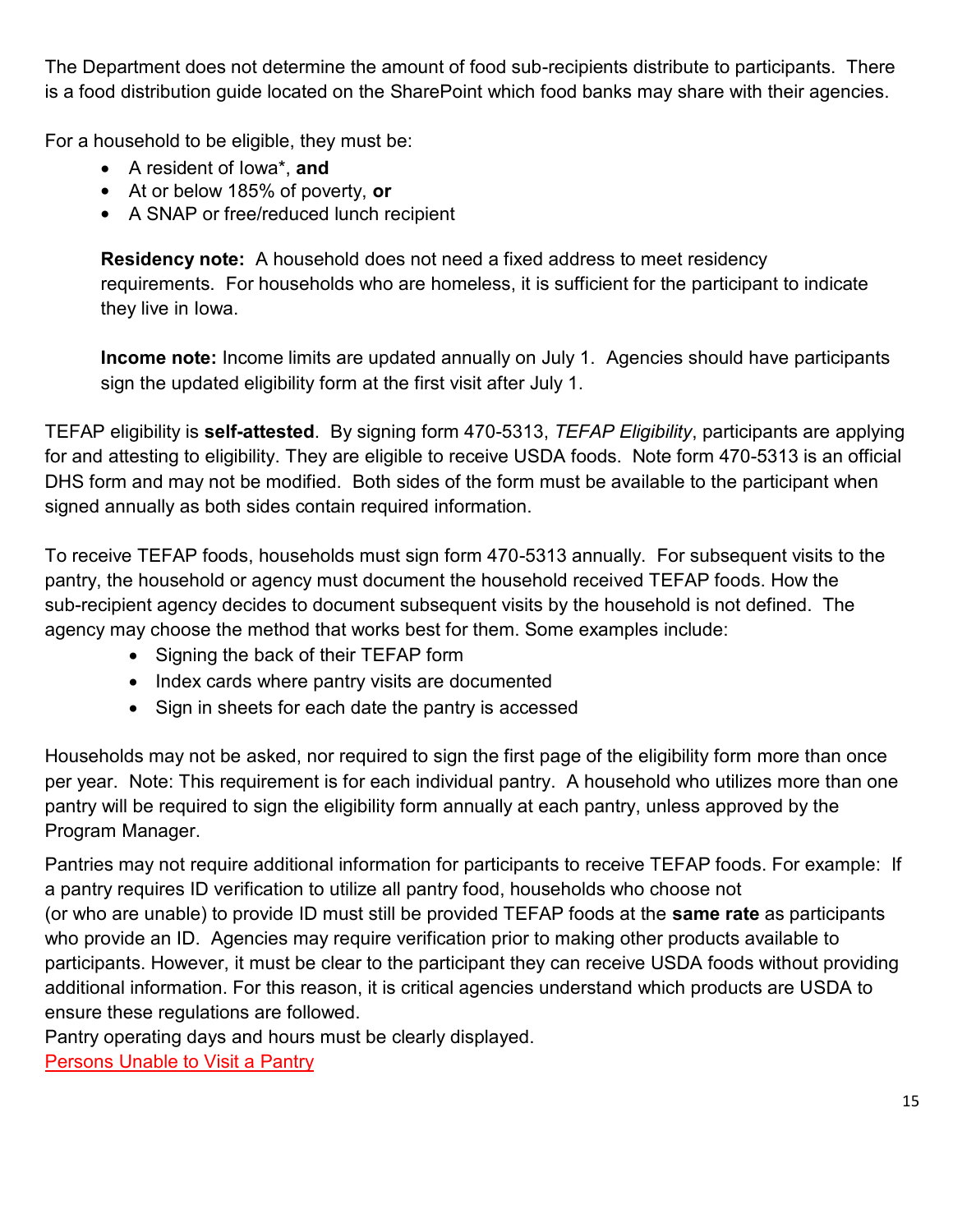Persons who are unable to visit the pantry (homebound, disabled, etc.) must be served by proxy when arrangements have been made. Eligibility for participants who are unable to visit the pantry must be determined the same as all other households.

- By proxy means the person who is unable to visit the panty provides written documentation that another person is able to receive their foods for them.
- The agency must have a TEFAP form signed by the person unable to visit the pantry attesting to eligibility factors.

Delivery can be an option for those agencies that are able to do so, but is not required.

## Prepared Meals

Sites which serve prepared meals must be able to demonstrate to the food bank and Department's satisfaction that they serve a predominantly needy population.

- Predominantly needy is defined as 51% of the participants served.
- Needy is defined as the receipt of food assistance or income at or below 185% of poverty.

Participants may not be asked to provide income information solely for the purpose of this demonstration; this includes having participants sign the TEFAP form.

The Department does not define how an agency demonstrates predominantly needy. Some examples include:

- A group home has participant income information/verification for the purposes of program eligibility, example: Medicaid.
- A child care facility receives CACFP.
- The socioeconomic data of the area where the organization is located, or from which it draws its participants.

In the examples above, the sub-recipient agency would have records available for another purpose that would also demonstrate they serve a predominantly needy population. Note: "Group home" is a broad term that defines many types of facilities agencies may operate. Not all group homes will meet the eligibility criteria listed under agency partnerships.

Demonstration by an agency of how they serve predominantly needy participants is required at initial partner agency application and all subsequent reviews. This must be documented on agency initial applications and reviews.

For sub-recipient agencies whose population fluctuates and some months they serve predominantly needy and other months they do not, the Department considers the numbers on an annual basis. Therefore as long as the agency is serving predominantly needy seven months of the year, they would be considered meeting requirements.

At least one member of the agency must be food safe certified. The food safety training required by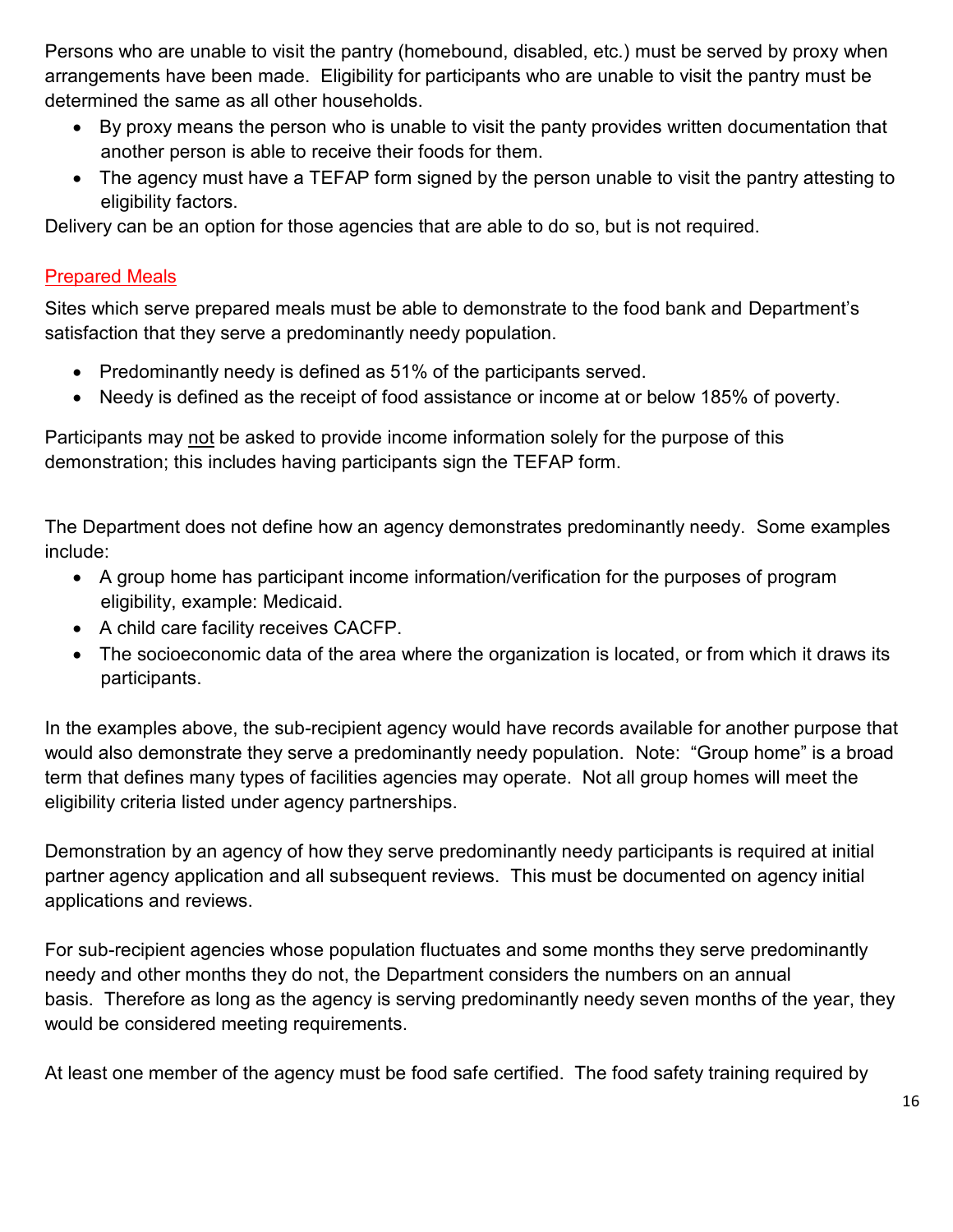Feeding America would meet this criteria.

Meal site operating days and hours must be clearly displayed.

#### Agencies who provide both prepared meals and foods for home consumption:

Shelter or other group housing arrangement eligibility: Regulations at 7CFR 250.2 states a household can include "an individual living with others but customarily purchasing food and preparing meals for home consumption separate and apart from the others". Shelter or group living arrangements may only provide TEFAP foods to residents if they are responsible for the majority or their own meals.

Example: A long-term shelter provides breakfast for all residents. The residents are expected to prepare their own lunch and dinner. The participant would be eligible for TEFAP foods for home consumption.

Agencies that provide both prepared meals and foods for home consumption must follow regulations and procedures for both distributions. The agency must be able to document when a resident obtains foods to prepare themselves as well as reasonable demonstrate they serve a predominantly needy population.

# **Civil Rights**

#### **Overview**

The Civil Rights Act of 1964 prohibits discrimination based on race, color, national origin, sex, age and/or disability in federally funded programs. TEFAP is funded by the federal government and must comply with all civil rights and non-discrimination laws. Immediately notify the program manager if the food bank (or a sub-recipient agency) receives a verbal or written civil rights complaint.

#### **Training**

Civil Rights training is required annually for people involved in all levels of the administration of TEFAP. This includes volunteers who interact with applicants or handle personal applicant information. For volunteers who have limited interaction with participants and no access to personal information, they may receive a condensed training that must include customer service. The DHS program manager must approve (on an annual basis) any civil rights training utilized unless provided by DHS.

The DHS provided civil rights training is available on the SharePoint. Verification of annual civil rights training completion by all food bank staff is due to the program manager by Sept 1<sup>st</sup> each year.

Food banks are responsible to ensure all agencies who distribute USDA foods are trained in civil rights at orientation and annually thereafter. Verification of this training must be kept in agency files and available for review by DHS or FNS upon request.

Note: Volunteers who do not interact in any way with program applicants, participants and who do not handle personal information do not need civil rights training.

Participant Notification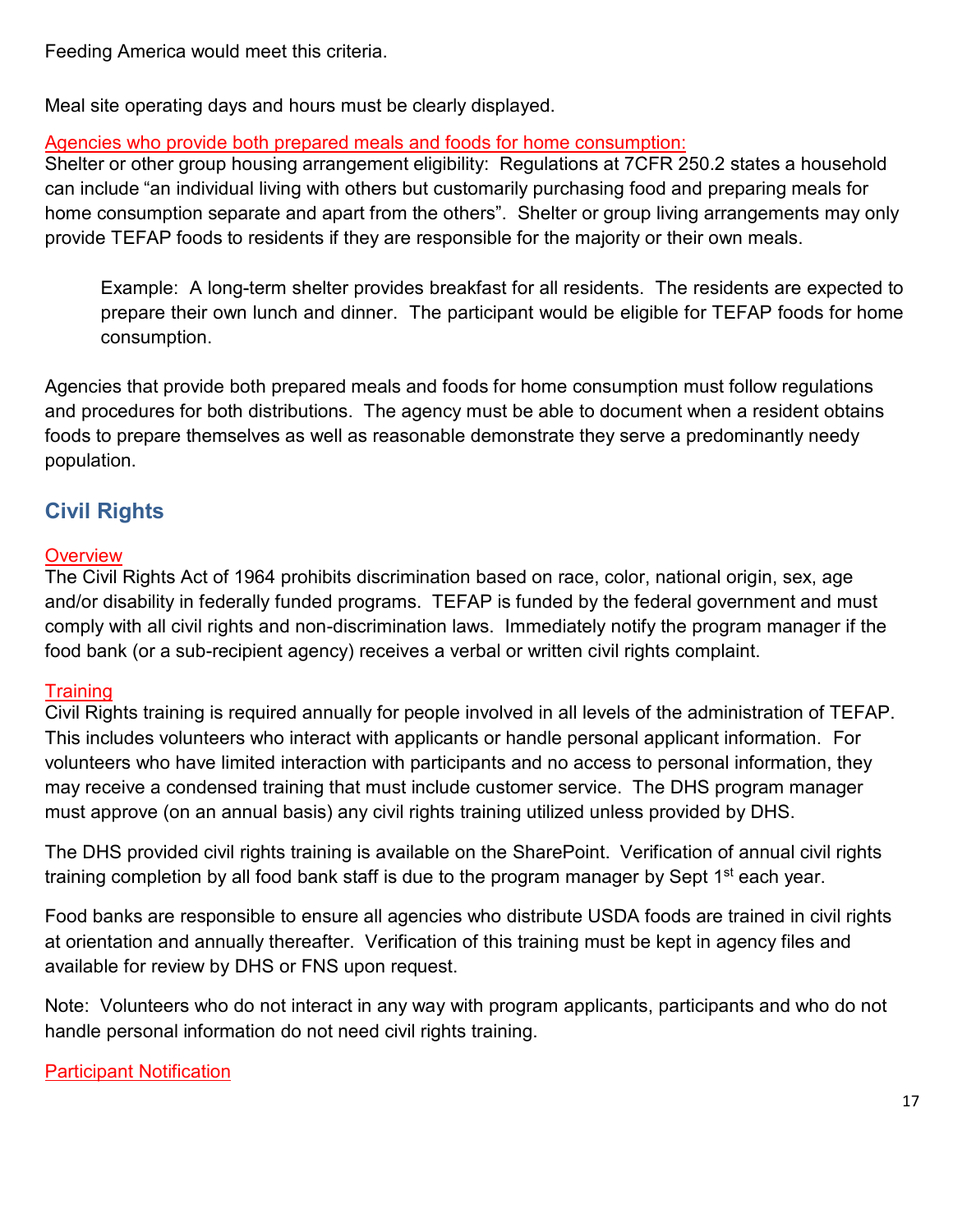The "*And Justice For All*" poster (form number: AD-475-A) must be prominently displayed in all eligible recipient agencies. The current version of the poster is green with a revision date of December 2019. Notify the program manager if you need additional posters. Printed copies should not be made and no previous versions should be posted.

It is not required that an agency have multiple posters displayed in one facility. As long as the poster is prominently displayed (in an area where participants can view it), this requirement is being met.

All printed materials used to market the program must have the following USDA non-discrimination statement included:

"In accordance with Federal civil rights law and U.S. Department of Agriculture (USDA) civil rights regulations and policies, the USDA, its Agencies, offices, and employees, and institutions participating in or administering USDA programs are prohibited from discriminating based on race, color, national origin, sex, disability, age, or reprisal or retaliation for prior civil rights activity in any program or activity conducted or funded by USDA.

Persons with disabilities who require alternative means of communication for program information (e.g. Braille, large print, audiotape, American Sign Language, etc.), should contact the Agency (State or local) where they applied for benefits. Individuals who are deaf, hard of hearing or have speech disabilities may contact USDA through the Federal Relay Service at (800) 877-8339. Additionally, program information may be made available in languages other than English.

To file a program complaint of discrimination, complete the USDA Program Discrimination Complaint Form, (AD-3027) found online at: How to File a Complaint, and at any USDA office, or write a letter addressed to USDA and provide in the letter all of the information requested in the form. To request a copy of the complaint form, call (866) 632-9992. Submit your completed form or letter to USDA by:

- 1) mail: U.S. Department of Agriculture Office of the Assistant Secretary for Civil Rights 1400 Independence Avenue, SW Washington, D.C. 20250-9410;
- 2) fax: (202) 690-7442; or
- 3) email: program.intake@usda.gov.

This institution is an equal opportunity provider.

If the material is too small to permit the full statement to be included, the following statement may be used instead, "This institution is an equal opportunity provider." Please note use of the full nondiscrimination statement is preferred. Significant effort should be given to ensure the full statement cannot be included without leaving pertinent program information off.

Websites, including social media, must have either the full nondiscrimination statement or a link to the full statement on the site. While the statement or link does not need to be on each page of the site, it must be included on the home page of program information.

Compliance in Practice